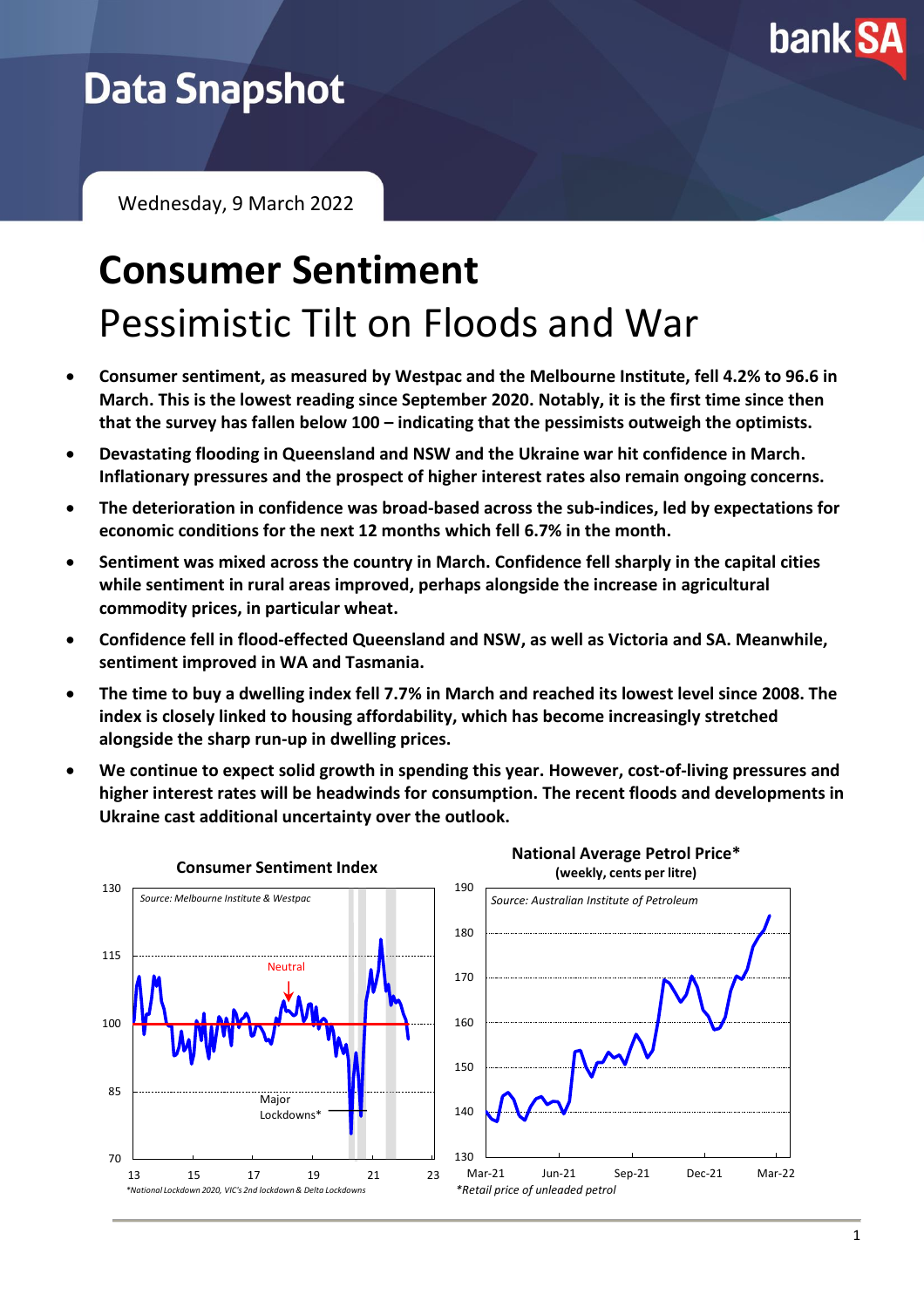Consumer sentiment, as measured by Westpac and the Melbourne Institute, fell 4.2% to 96.6 in March. This is the lowest reading since September 2020. Notably, it is the first time since then that the survey has fallen below 100 – indicating that the pessimists outweigh the optimists.

While concerns over the Omicron outbreak are easing as case numbers decline, a new set of issues are worrying consumers. Devastating flooding in Queensland and NSW and the Ukraine war hit confidence in March, while inflationary pressures and the prospect of higher interest rates remain ongoing concerns. The survey was conducted between February 28 and March 4.

While the floods are ongoing, preliminary estimates from the Queensland Government suggest the disaster could shave \$1 billion off economic activity in the state in 2021-22, equivalent to around ¼ per cent of annual gross state product. The Queensland Treasurer stated that these estimates were preliminary and likely to rise as more damage assessments are conducted.

These figures do not include the damage in Northern NSW, and more recently, Greater Sydney. Flooding is still affecting Greater Sydney and NSW, and this will add to the total impact on the Australian economy. As a point of comparison, the flooding and Cyclone Yasi in 2010-2011 in Queensland was estimated to reduce Australian real GDP by \$9 billion, equivalent to ½ per cent of GDP in 2010-11.

The deterioration in confidence was broad-based across the sub-indices, led by expectations for economic conditions for the next 12 months, which fell 6.7% in the month. Expectations for economic conditions over the next 5 years declined by 5.6% in March.

Assessments of personal finances also took a hit, likely reflecting concerns about cost-of-living pressures alongside rising inflation and the prospect of rate hikes. Prices at the petrol pump have been rising steadily since the middle of last year – in recent weeks the national average retail price for unleaded petrol climbed over 180 cents per litre.

The time to buy a major household item index declined 4.4% in March, perhaps reflecting ongoing price pressures on imported goods as supply disruptions persist.

Sentiment was mixed across the country in March. There was a notable divergence between metro and regional areas – confidence fell in sharply in the capital cities – likely reflecting a combination of the concerns outlined above. Meanwhile, confidence in rural areas improved, perhaps alongside the increase in agricultural commodity prices, in particular wheat. Together, Russia and Ukraine produce more than 25% of global wheat exports. In turn, the conflict has pushed up wheat prices sharply.

Confidence plummeted in SA, falling 17.3% in the month to 83.0 – the lowest index reading of any state since August 2020. Confidence also fell in NSW (-5.7%), Queensland (-2.6%) and Victoria (-2.0). Encouragingly, confidence remains above 100 in Queensland, despite the recent devastation from the floods. WA and Tasmania bucked the trend; confidence increased by 1.9% to 103.4 in WA, and jumped 2.3% in Tasmania, to 98.5.

The unemployment expectations index declined a further 1.1% in the month. Recall that a lower result indicates more consumers expect the unemployment rate to decline. The data suggests that despite recent developments, consumers remain confident in the strength of the jobs market.

The time to buy a dwelling index fell 7.7% in March and reached its lowest level since April 2008. The index is closely linked to housing affordability, which has become increasingly stretched alongside the sharp run-up in dwelling prices. The house price expectations index fell 10.8% in the month, although remains well above 100, indicating that more consumers still expect prices to rise further.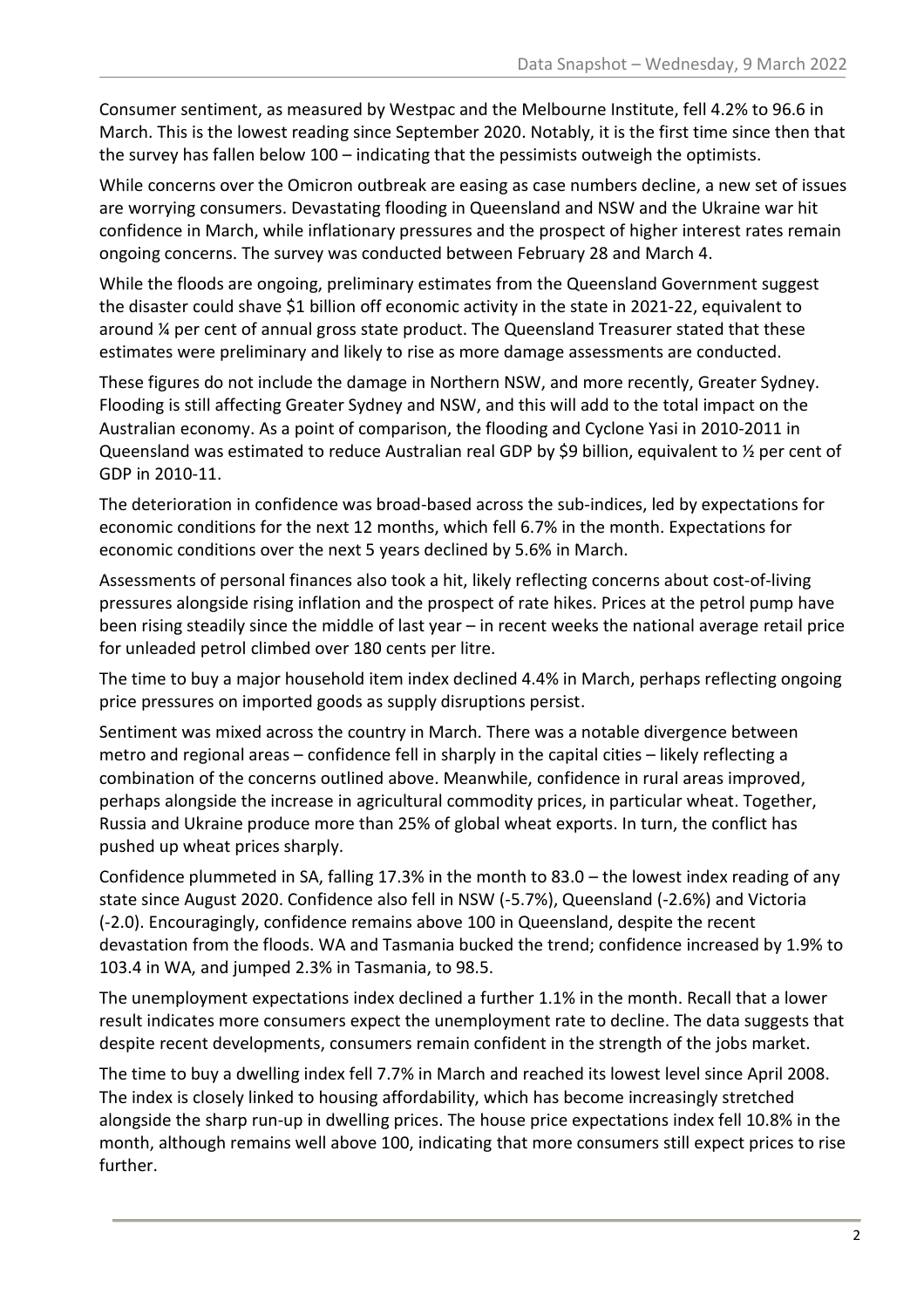## **Outlook**

We continue to expect solid growth in consumer spending, supported by elevated household savings, a recovering economy, and a strong labour market. However, cost-of-living pressures and higher interest rates will be headwinds for confidence, and in turn, spending. Plus, the recent floods and war in Ukraine cast additional uncertainty over the outlook. Concerns over Ukraine may engender caution amongst some consumers. This is due to the developments potentially could flow through into stronger global inflationary pressures, especially via energy prices, and may hinder the global economic recovery. However, despite these downside risks, our baseline expectation is that the economic recovery will continue.

## **Matthew Bunny and Jameson Coombs** Ph: 0421 749 491